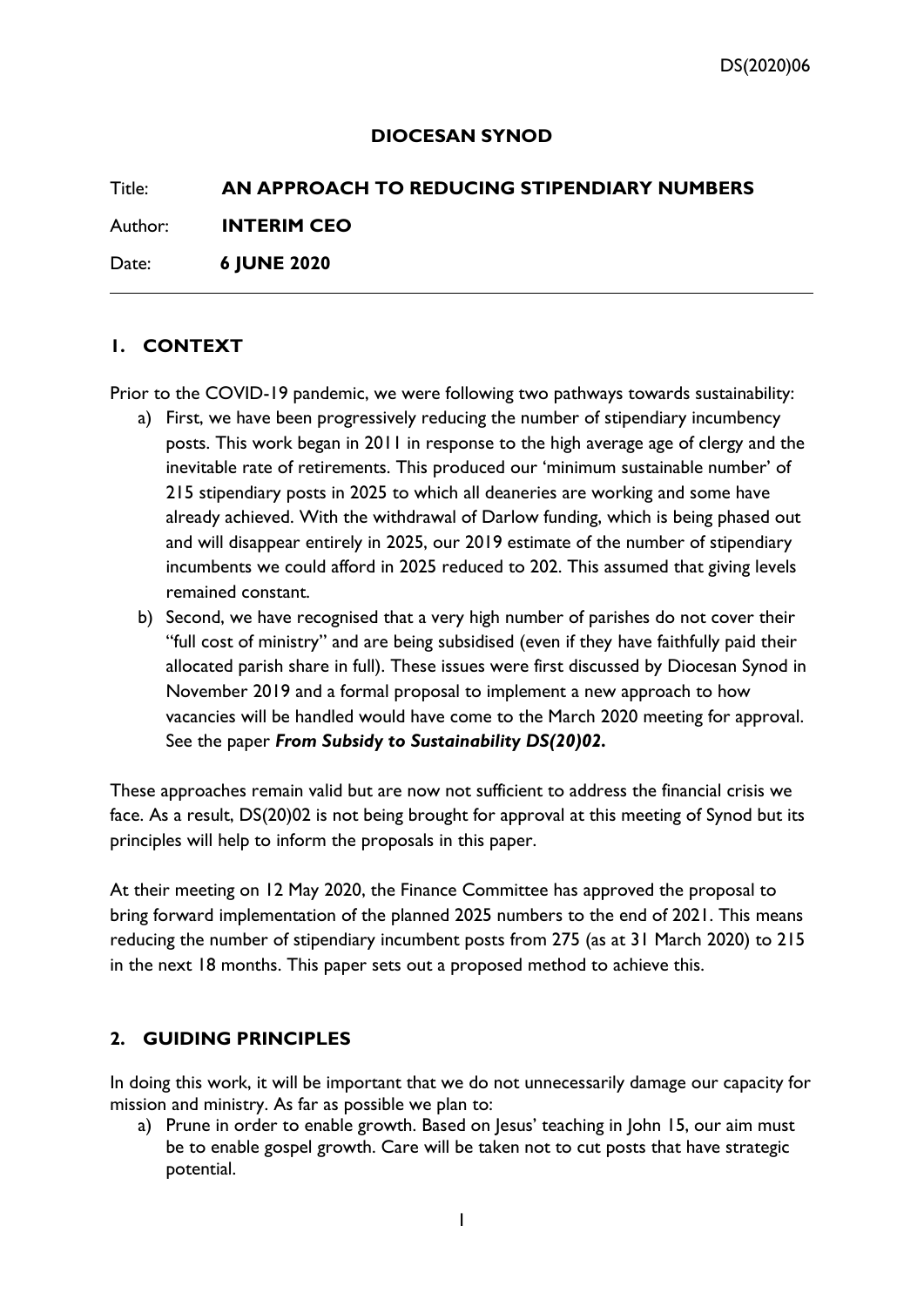- b) Include our Strategic Development Funded Church Planting Projects in this planning alongside existing incumbencies.
- c) Recognise and build on existing deanery plans.
- d) Make phased decisions so that further cuts can be implemented without major replanning work if our financial position deteriorates and, conversely, our plans for reducing numbers can be scaled back if we can afford to do so.
- e) To proceed in hope and confidence that God's Spirit will lead us into new and fruitful ways of being church.
- f) Expect that reducing our reliance on stipendiary ordained ministry will foster new vocations to lay and ordained ministry including self-supporting, part-time and House for Duty ministry.

## 3. **HANDLING CURRENT VACANCIES**

We have an unprecedented number of vacancies across the diocese which totalled 48.5 posts at the end of March.

Freezing these vacancies would take us to within 12 posts of our 2025 objective. However, this is not recommended – not least because it would not address Principle a) above. Also, these vacancies are not uniformly distributed across all deaneries and a blanket approach would be neither missional nor fair.

However, to avoid the risk of compromising this planning task, it would be sensible to pause filling as many stipendiary vacancies as possible until September.

# 4. **PLANNING THE REDUCTION OF STIPENDIARY POSTS**

Archdeacons are asked to coordinate this work in partnership with Area Deans, Lay Chairs and Area Teams to code each stipendiary post as Green, Amber or Red. In summary, **Green** would mean this post is of strategic importance and is to be retained (or filled if vacant). **Amber** means this post is desirable and should be retained if finances permit but other options for enabling ministry could be considered. **Red** means this post is unlikely to be filled with a full-time stipendiary incumbent and other options for enabling ministry should be considered. This is a deliberately simple and subjective assessment to start the ball rolling. Please note, this coding is about stipendiary posts and is not an assessment of parishes or benefices – many of which are thriving with other patterns of ordained and lay ministry.

In order to encourage reimagining ministry for mission, the maximum number of 'green' posts across the diocese should be restricted to 150. This is 25% below the affordable number determined in 2019 and is a reasonable worse-case scenario for long-term affordability. By limiting 'green' posts to this number we should not have to repeat this exercise in the foreseeable future.

Once the 'green' posts are agreed, the 'amber' posts can be ranked in each deanery to determine those which will be retained subject to overall affordability. Thus, we expect a significant number of 'amber' posts to be retained when the 2025 number of posts (215) is reached at the end of 2021.